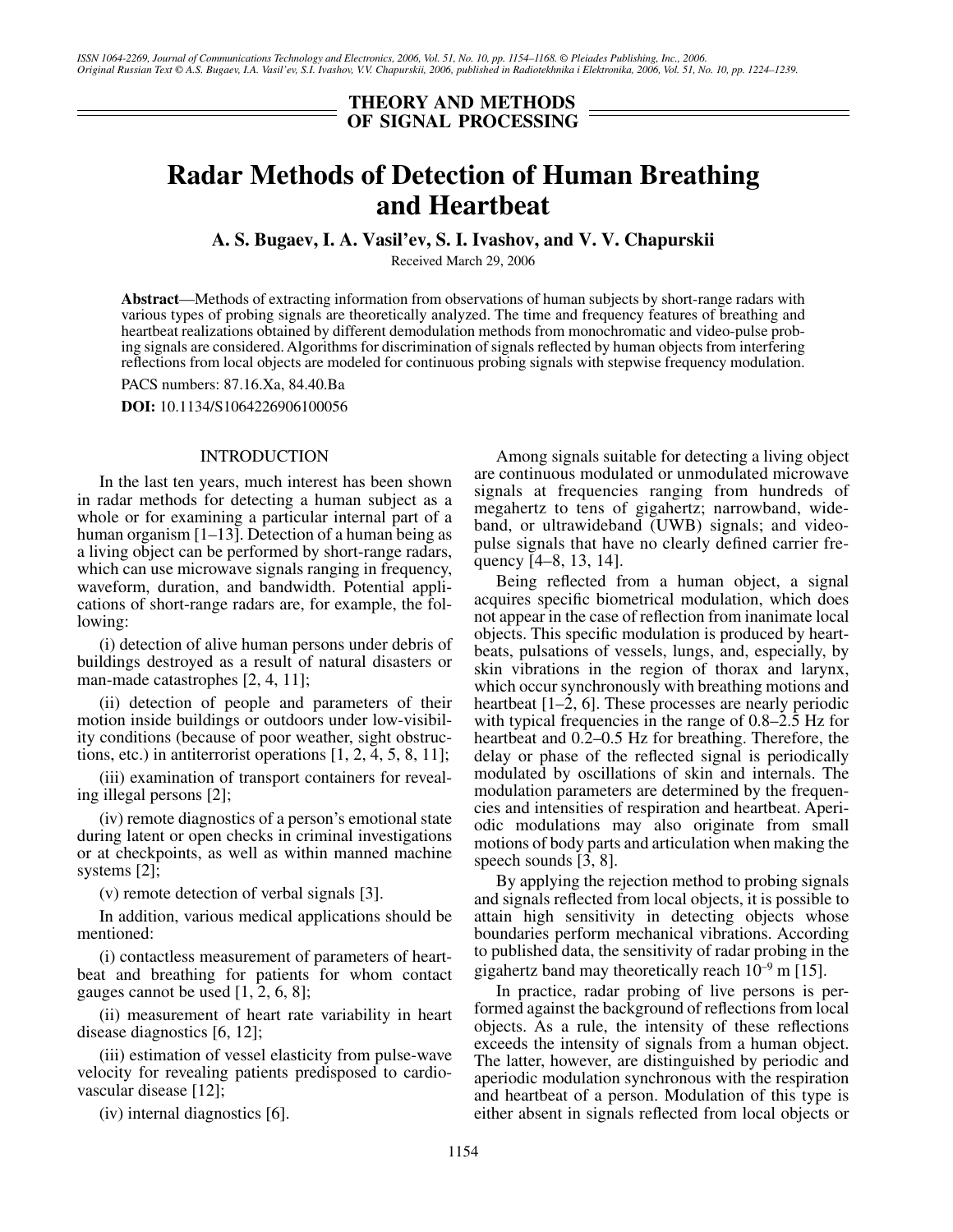has different time and spectral characteristics. This is the key point which lays the basis for recognition of signals reflected by a human person against the background reflections from local objects. The main advantage of wideband and UWB signals over unmodulated signals in probing live objects is that the field under observation can be divided into distance cells; such a division makes it possible to measure the distance to a target and to improve its extraction from the background.

Generally, different types of probing signals may be advantageous for examining live objects depending on the essence of a particular problem. To date, most studies have dealt with only specific radar systems using probing signals of certain types and no attempt at comparative analysis has been made. The aim of this study is to analyze and compare the methods of data extraction that are used in radar systems with different types of signals. In particular, the characteristics of biometric signals and appropriate demodulation methods are compared for probing signals of the following types: an unmodulated monochromatic signal (MS), a UWB video-pulse signal, and a stepwise frequency modulated (SFM) waveform. In the last case, algorithms for detection and extraction of the breathing and heartbeat components in the presence of background reflections from local objects are synthesized.

### 1. PROBING LIVE OBJECTS BY MONOCHROMATIC RADARS

Despite a known disadvantage of unmodulated probing signal—the absence of range selection—radar sensors operating with this type of signals can widely be used in simple devices intended for detection of human respiration and heartbeat. Much work on the design and performance analysis of such sensors remains to be done, including

(i) analysis of nonlinear distortions appearing in a periodic pattern of breathing and heartbeat because of the phase modulation that a probing signal acquires when reflected from the boundaries of a human body, as well as when being transformed in the receiver;

(ii) comparison of the time and spectral output effects for the amplitude and quadrature reception schemes with having the possibility of estimating the variable phase of the received signal.

Let a monochromatic probing signal with amplitude  $U_0$  and frequency  $\omega_0$  be written in a complex form,

$$
\dot{u}_0(t) = U_0 \exp(j\omega_0 t). \tag{1}
$$

Assume that the main part of reflection is observed at the air–skin interface. Let the range of skin surface reflections and vibrations be located within one Fresnel zone spaced at average distance  $r_0$  from the sensor. Then, the current distance to the skin boundary can be written as

$$
r(t) = r_0 + \Delta r(t), \qquad (2)
$$

where ∆*r*(*t*) characterizes skin-surface vibrations.

In view of (2), received signal  $\dot{u}(t)$  is not only attenuated by factor  $q$ , but its phase also changes by the value  $\varphi(t) = -2kr(t)$ ,

$$
\dot{u}(t) = qU_0 \exp\{j\omega_0 t - j\psi_0 - j2k\Delta r(t)\},\qquad(3)
$$

where  $k = 2\pi/\lambda$  is the wavenumber,  $\lambda$  is the wavelength, and  $\Psi_0 = 2kr_0$ .

Along with the desired signal, a so-called penetrating signal from the transmitter also appears at the receiver input, so that the total received signal has the form

$$
\dot{u}_{\Sigma}(t) = U_0[q_0 \exp(j\omega_0 t - j\varphi_0) + q \exp(j\omega_0 t - j\psi_0 - j2k\Delta r(t))],
$$
\n(4)

where  $q_0$  and  $q$  are the attenuation factors of the penetrating and desired signals, respectively, and  $\varphi_0$  is the phase of the penetrating signal (taken below to be zero,  $\varphi_0 = 0$ ).

For simplicity, let the periodic vibrations of the body surface due to breathing and heartbeat be represented as the sum of two harmonic functions:

$$
\Delta r(t) = \Delta_{\rm br} \sin(\omega_{\rm br} t) + \Delta_{\rm hb} \sin(\omega_{\rm hb} t + \varphi_{\rm hb}), \qquad (5)
$$

where  $\omega_{\rm br} = 2\pi F_{\rm br}$ ;  $\omega_{\rm hb} = 2\pi F_{\rm hb}$ ;  $F_{\rm br}$ ,  $F_{\rm hb}$ ,  $\Delta_{\rm br}$ , and  $\Delta_{\rm hb}$ are the frequencies and amplitudes of breathing and heartbeat, respectively; and  $\varphi_{hb}$  is a constant phase.

A radar sensor with an unmodulated probing signal may incorporate a receiving device of either of two types: a coherent quadrature receiver and a common amplitude receiver.

**A coherent quadrature receiver.** This receiver extracts two quadrature components of signal (4), which can be represented in the form of a complex amplitude [9]:

$$
\dot{U}_{\Sigma}(t) = q_0 U_0 [1 + \alpha \exp(-j \psi_0 - j2k \Delta r(t))],
$$
  
where  $\alpha = q/q_0$ . (6)

Having eliminated the constant component of the penetrating signal and taking into account expression (5), we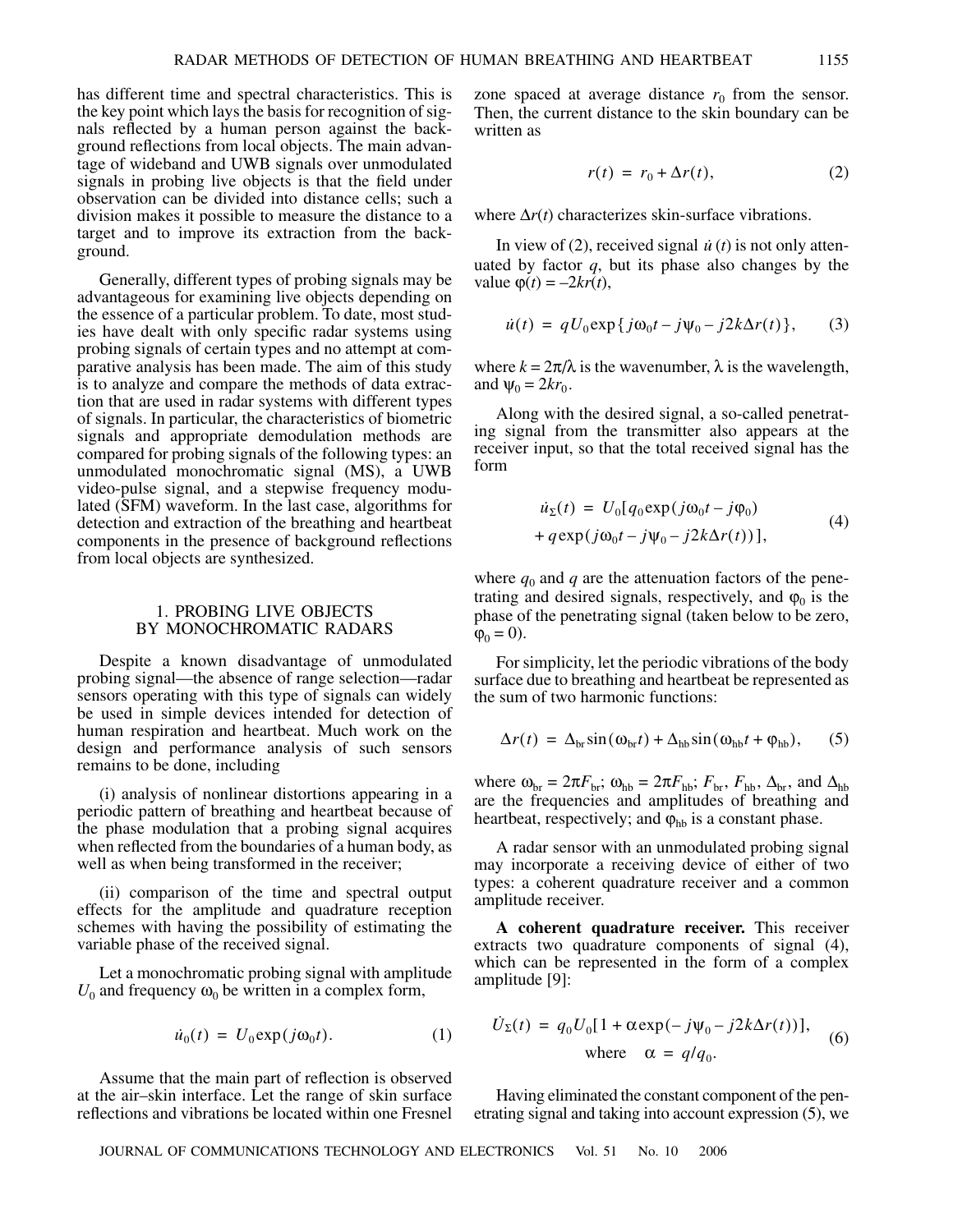

**Fig. 1.** Absolute value of the spectrum of the signal at the output of a radar sensor with coherent quadrature reception for the breathing and heartbeat frequencies 0.23 and 1.10 Hz, respectively.

obtain the normalized complex amplitude of the desired signal in the form

$$
\dot{U}(t) = \exp\{-j\Psi_0
$$
  
-  $j2k(\Delta_{\text{br}}\sin(\omega_{\text{br}}t) + \Delta_{\text{hb}}\sin(\omega_{\text{hb}}t + \varphi_{\text{hb}}))\}.$  (7)

Expanding the exponential factors in (7) in terms of Bessel functions  $J_m(x)$  and assuming that process (7) is centered and weighted over a finite time interval (–*T*/2, *T*/2), we calculate its Fourier spectrum:

$$
\dot{G}_H(\omega) = \exp(-j\psi_0)\{\dot{G}(\omega) - \dot{U}W_H(\omega)\},\qquad(8)
$$

where  $\dot{U}$  and  $\dot{G}(\omega)$  are the average value and the spectrum of process (7) at the interval  $(-T/2, T/2)$ ,

$$
\overline{U} = \sum_{m_1, m_2 = -\infty}^{\infty} J_{m_1} (2k\Delta_{\rm br}) J_{m_2} (2k\Delta_{\rm hb})
$$
(9)

 $\times$  exp( $-jm_2\varphi_{\text{hb}}$ )sinc( $(m_1\omega_{\text{br}} + m_2\omega_{\text{hb}})T/2\pi$ ),

$$
\dot{G}(\omega) = \sum_{m_1, m_2 = -\infty}^{\infty} J_{m_1}(2k\Delta_{\text{br}}) J_{m_2}(2k\Delta_{\text{hb}})
$$
(10)

$$
\times \exp(-jm_2\phi_{hb})W_H(m_1\omega_{br} + m_2\omega_{hb} + \omega).
$$

In the above expression,  $W_H(\omega)$  is the Fourier spectrum of the weight function. In the case of the generalized Hamming window [16],

$$
W_H(\omega) = T \left\{ a \operatorname{sinc} \left( \frac{\omega T}{2\pi} \right) + \frac{1 - a}{2} \left[ \operatorname{sinc} \left( \frac{\omega T}{2\pi} - 1 \right) + \operatorname{sinc} \left( \frac{\omega T}{2\pi} + 1 \right) \right] \right\},\tag{11}
$$

where  $\operatorname{sinc}(x) = \sin(\pi x)/\pi x$ .

Spectrum (8) contains harmonics with frequencies of breathing  $\omega_{\rm br}$  and heartbeat  $\omega_{\rm hb}$  as well as mixed and multiple harmonics with the frequencies  $m_1\omega_{\text{br}}$  +  $m_2\omega_{\rm hb}$ . A harmonic's amplitudes can be found as the product of two Bessel functions of the arguments  $2k\Delta_{\rm br(hb)} = 4\pi\Delta_{\rm br(hb)}/\lambda$ , which are proportional to the respective displacements of the body surface in relation to the wavelength of the probing signal. It follows from (8) that, in the case of a coherent quadrature reception, the absolute value of the Fourier spectrum of the desired signal is independent of  $\psi_0$  and, therefore, of average distance  $r_0$  to the object.

Figure 1 gives an example of the absolute value of spectrum (8) calculated in the case of a simple Hamming window  $(a = 0.54)$  for the following values of the parameters: frequencies and amplitudes of skin vibrations due to breathing and heartbeat  $F_{\text{br}} = \omega_1/2\pi =$ 0.23 Hz,  $\Delta_{\text{br}} = 1 \text{ cm}$ ,  $F_{\text{hb}} = \omega_2/2\pi = 1.1 \text{ Hz}$ , and  $\Delta_{\text{hb}} =$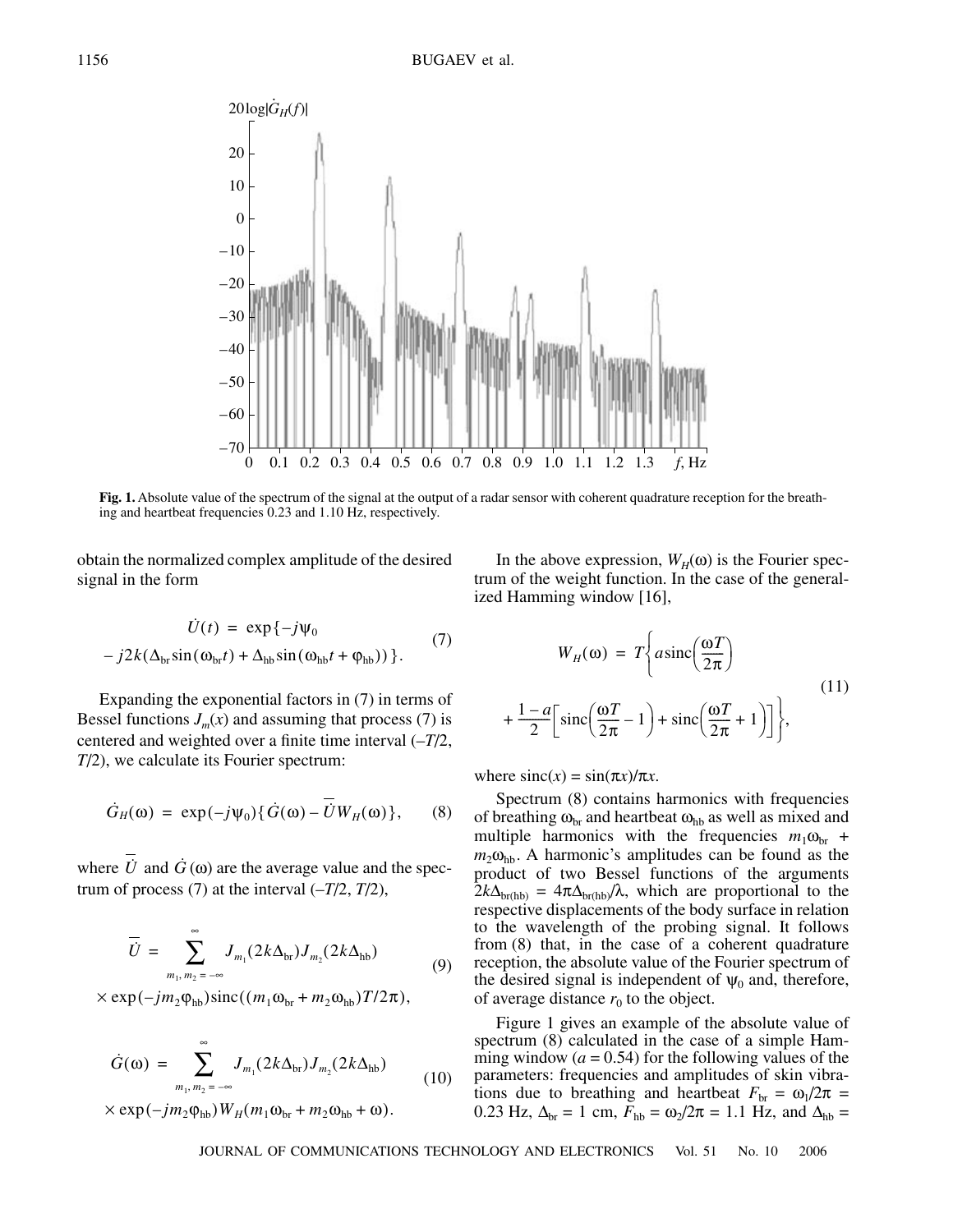0.1 mm, respectively, and an operating frequency  $f_0 =$  $\omega_0/2\pi = 2.0$  GHz. The resolution of spectral analysis is 0.01 Hz in accordance with the chosen time of analysis  $T = 100$  s. The plot in Fig. 1 correlates well with the spectrum of phase modulation of signal (7). The calculation also shows that the spectral composition of a signal received by a coherent quadrature receiver is not only independent of the average distance to the object but is almost independent of phase difference  $\varphi_{\text{hh}}$ between breathing and heartbeat signals.

Figure 2 plots two quadrature components at the receiver output obtained when a reflecting human object is situated at various distances and the distance phase takes the values  $\psi_0 = 0^\circ$ , 45°, and 90°, all other parameters being the same as above. It is seen that the second harmonic of breathing, which is present in the cosine component at the distance phase  $\Psi_0 = 0^\circ$ , gradually vanishes from this component and transits to the sine component as the phase increases to  $\psi_0 = 90^\circ$ , whereas the complex signal generally retains its spectrum, which is similar to that shown in Fig. 1. The third curve in the figures shows the argument of complex signal (7) after the subtraction of constant phase  $\Phi(t)$  =  $-\arg(\dot{U}(t)) - \psi_0$ ; the variable component of this argument does not depend on  $\psi_0$  and complies entirely with the model  $\Delta \varphi(t) = -2k\Delta r(t)$ , where  $\Delta r(t)$  is taken in the form of  $(5)$ .

Thus, to demodulate without distortion signal (7) of a monochromatic radar sensor and, thus, to extract breathing and heartbeat realizations, the signal should be subjected to coherent quadrature processing with determination of its phase samples. At high signal-tonoise ratios, this can be done by processing the quadratures in digital form and calculating phase sample values of the phase as an argument of complex amplitude (7). In the presence of noise, this problem can be solved on the basis of phase demodulators with phaselock frequency control at an optimally chosen frequency characteristic of the phase-lock loop [17].

**Amplitude receiver.** This variant of signal processing is simpler and is considered here in view of its application in radar sensors of the RASCAN type [18], which have been used not only for detection of subsurface objects but also in experiments on probing live objects [8]. Assume that the detector has an approximately quadratic characteristic and there is a penetrating signal of the transmitter. Then, taking into consideration (4), equality  $\varphi_0 = 0$ , and the smallness of  $\alpha$  $(\alpha \ll 1)$ , the voltage at the detector output can be represented in the form

$$
u_{\text{det}}(t) = |u_{\Sigma}(t)|^2 = q_0^2 U_0^2 |1 + \alpha \dot{U}(t)|^2
$$
  

$$
\approx q_0^2 U_0^2 \{ 1 + 2\alpha \text{Re}[\dot{U}(t)] \}.
$$
 (12)

We have determined the Fourier spectrum for the process  $u_{det0}(t) = u_{det}(t) / (q_0^2 U_0^2)$ , which is centered and



**Fig. 2.** Time realizations of (*1*, *2*) the quadrature components and (*3*) argument of the correlation integral for the distance phase  $\Psi_0 = (a) 0^\circ$ , (b) 45°, and (c) 90°.

weighted according to the Hamming algorithm as in the previous case:

$$
\dot{G}_{Hdet}(\omega) = \alpha \{ \dot{G}_H(\omega) + \dot{G}_H^*(-\omega) \}.
$$
 (13)

The calculation is carried out in accordance with formulas  $(8)$ – $(10)$ . It follows from  $(13)$  that the absolute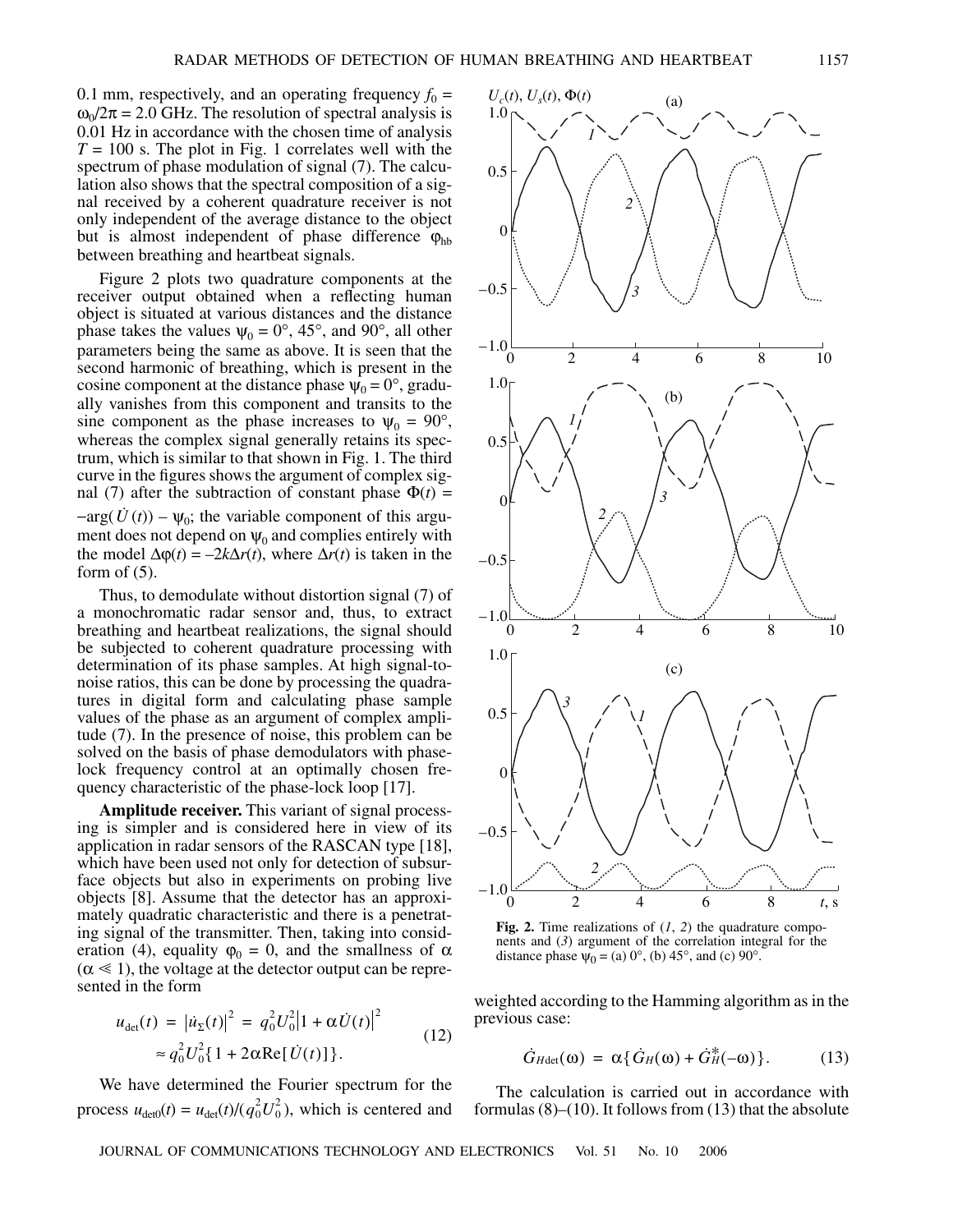

**Fig. 3.** Models of video-pulse probing signals: (*1*)  $s_0(t)$ , (2)  $s_1(t)$ , (3)  $s_2(t)$ , and (4) a monochromatic signal.

value of spectrum  $|\dot{G}_{H \text{det}}(\omega)|$  depends on distance phase  $\Psi_0$ , i.e., on average distance  $r_0$  to the object. This property of amplitude processing may hinder extraction of breathing and heartbeat realizations. Note that this is a drawback compared to the quadrature processing, where such a dependence is ruled out. The analysis of the absolute values of spectra (13) calculated for different distance phases ( $\Psi_0 = 0^\circ$ , 60°, and 90°) shows that, at  $\Psi_0 = 0^\circ$ , useful components with frequencies 0.23 and 1.10 Hz vanish from the spectrum of the desired signal; only mixed components are preserved. At  $\psi_0 =$ 90°, we see the appearance of the desired components of the spectrum and the mixed components that are absent at  $\psi_0 = 0^\circ$ . At intermediate values, for example, at  $\Psi_0 = 45^\circ$ , all possible desired and mixed components are present in the spectrum, which, in this case, almost coincides with the output spectrum of a coherent quadrature receiver (see Fig. 1).

The time realization at the output of the amplitude receiver coincides with one of the output components of the quadrature receiver (see Fig. 2) and contains no first harmonics of breathing and heartbeat at certain values of  $\psi_0$ , as predicted by calculations.

## 2. PROBING LIVE OBJECTS BY VIDEO SIGNAL RADARS

Owing to their high delay resolution, UWB video signals can also be used in short-range radars for detection of signals produced by small motions of a human object, such as breathing and heartbeat signals. Video pulses used in radar sensors have a low average power and can allow through-wall detection of human objects only at short distances (and under the condition that the obstacle is transparent to radio signals). As in the previous consideration of radar sensors with monochromatic unmodulated signals, our aim is to study demodulation methods that allow extraction of biometric signals and analysis of their time–frequency structure at various distances to the object.

As irradiated and reference video signals, we consider the following three types of signals, chosen because of their mathematical simplicity:

$$
s_0(t) = \exp(-\alpha_0 t^2) \cos \omega_0 t,
$$
  
\n
$$
s_1(t) = \exp(-\alpha_1 t^2) \sin(\omega_1 t), \qquad (14)
$$
  
\n
$$
s_2(t) = \exp(-\alpha_2 t^2) [\cos \omega_2 t - \exp(-\omega_2^2 / (4\alpha_2))].
$$

Note that, in line with the radiation conditions, the time- averaged values of these signals should be equal to zero. This condition is satisfied for signals  $s_1(t)$  and  $s_2(t)$ , but is not satisfied for  $s_0(t)$ . Figure 3 shows realizations of these signals for the case when their parameters are as follows:

$$
\alpha_0 = \alpha_1 = \alpha_2 = \alpha = \Delta f^2,
$$
  

$$
\Delta f = f_h - f_1, \quad \omega_0 = \omega_1 = \omega_2 = 2\pi \frac{f_h + f_1}{2}, \quad (15)
$$

where  $f_1$  and  $f_h$  are the low- and high-frequency limits of the pulse spectrum (for the signals in Fig. 3,  $f_1 =$ 0.2 GHz and  $f_h = 1.8$  GHz). For comparison, also plotted is the harmonic signal with the frequency equal to the average frequency of the video pulse. As a rule, probing and reference pulses are repeated with a certain (possibly random) period and repetition rate as high as several megahertz on average.

The specific waveform of pulse  $s_1(t)$  resembles the characteristic of a time discriminator. Such video pulses can serve as reference, or strobe, pulses in applications where the time position of pulses reflected from a target should be accurately determined or where demodulation of carried biometric information is required. Pulses of type  $s_0(t)$  are suitable reference strobes for the range gating systems. Both waveforms  $s_1(t)$  and  $s_2(t)$  can be used as models of radiated pulses.

We consider two variants of signal processing: the cross-correlation technique and, as a particular case of it, stroboscopic transformation. In the cross-correlation method, received  $(s_i)$  and reference  $(s_j)$  signals are multiplied and the result is accumulated in the integrator. Mathematically, the average output of the correlator can be represented in the form of the correlation integral

$$
Q_{ij}(\theta_{\text{rec}}, \theta_{\text{ref}}) = \int_{-\infty}^{\infty} s_i(t - \theta_{\text{rec}}) s_j(t - \theta_{\text{ref}}) dt, \qquad (16)
$$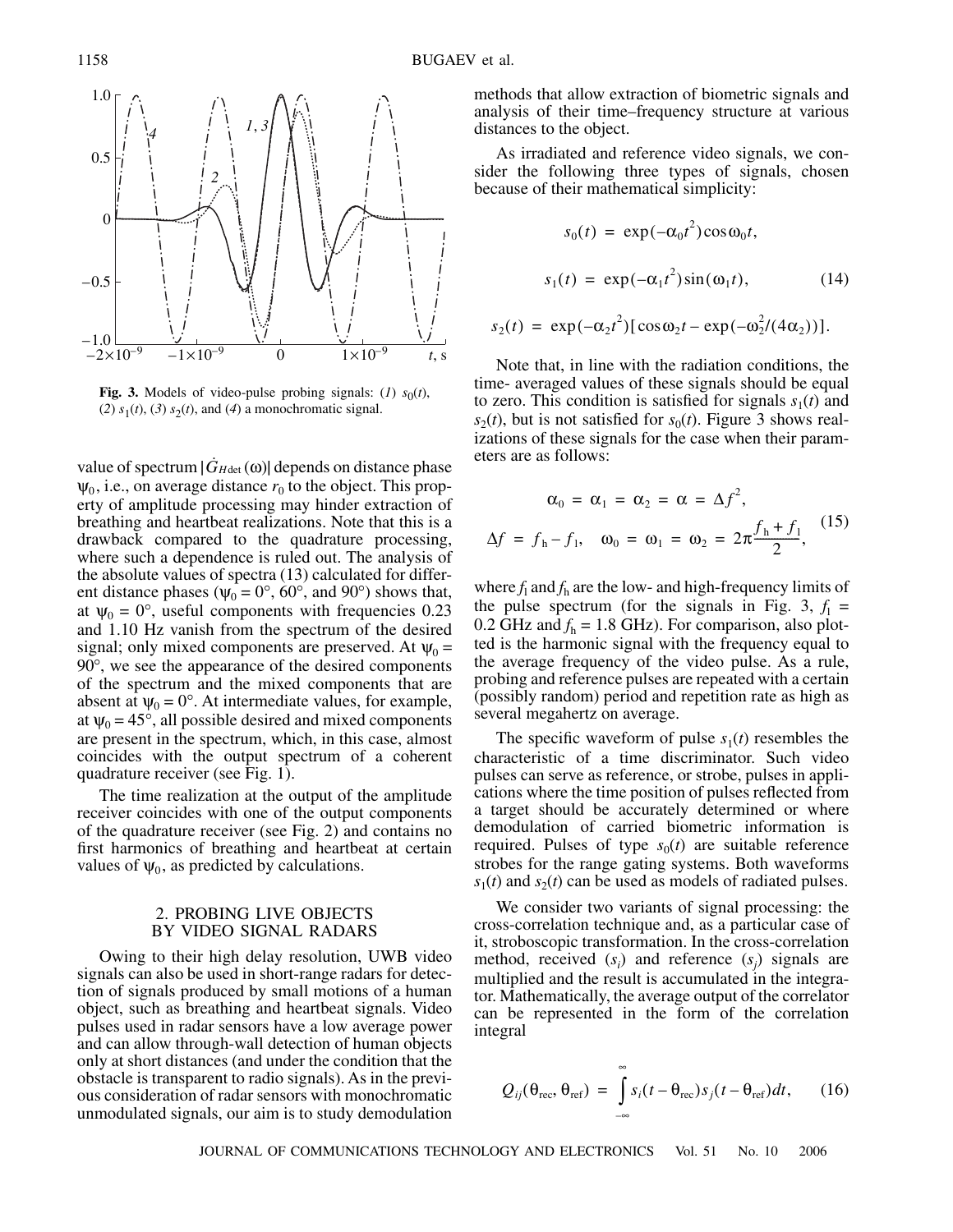where  $\theta_{\text{rec}}$  and  $\theta_{\text{ref}}$  are the delays of the received and reference signals, respectively.

In the case of stroboscopic transformation, the output effect is obtained if the reference signal in (16) has the form of the delta function  $s_j(t) = \delta(t)$ :

$$
Q_{i\delta}(\theta_{\text{rec}}, \theta_{\text{ref}}) = s_i(\theta_{\theta_{\text{ref}}} - \theta_{\text{rec}}).
$$
 (17)

Integrals (16) depend only on the difference  $\tau =$  $\theta_{\text{rec}}$  –  $\theta_{\text{ref}}$  and, for signals (14), can be calculated analytically. Functions  $Q_{00}(\tau)$  and  $Q_{11}(\tau)$  are even functions of  $\tau$ , while  $Q_{01}(\tau) = Q_{10}(\tau)$  are odd functions. If conditions (15) are fulfilled,  $Q_{00}(\tau)$  and  $Q_{11}(\tau)$  take the form

$$
Q_{00(11)}(\tau) = \sqrt{\frac{\pi}{8\alpha}} \exp(-\alpha \tau^2/2)
$$
  
× [cos( $\omega_0 \tau$ ) ± exp( $-\omega_0^2/(2\alpha)$ )]. (18)

Since they are more cumbersome, similar expressions for  $Q_{02}(\tau)$  and  $Q_{01}(\tau)$  are omitted here.

Video signals can be received by means of a twochannel time discriminator [17] with the discrimination characteristics

$$
D_{00}(\Delta \tau)
$$
\n
$$
= \frac{1}{Q_{00}(0)} (Q_{00}(\Delta \tau + \Delta \vartheta) - Q_{00}(\Delta \tau - \Delta \vartheta)), \qquad (19)
$$

$$
D_{02}(\Delta \tau)
$$
\n
$$
= \frac{1}{Q_{02}(0)} (Q_{02}(\Delta \tau + \Delta \vartheta) - Q_{02}(\Delta \tau - \Delta \vartheta)), \qquad (20)
$$

$$
D_{2\delta}(\Delta \tau) = \frac{1}{s_2(0)} (s_2(\Delta \tau + \Delta \vartheta) - s_2(\Delta \tau - \Delta \vartheta)), (21)
$$

where 2∆θ is the time offset of reference strobe pulses  $s_j$  in the first and second correlation channels.

Figure 4 presents examples of normalized correlation functions  $Q_{ij}(\Delta \tau)$  versus the relative offset  $\tau = \theta_{\text{rec}}$  –  $\theta_{\text{ref}}$  between the received and reference signals arriving at the correlator input; the harmonic signal with a frequency equal to the average frequency of the signal spectrum is also shown. Corresponding discrimination characteristics  $D_{00}(\Delta \tau)$ ,  $D_{02}(\Delta \tau)$ , and  $D_{2\delta}(\Delta \tau)$  are plotted in Fig. 5 for the case  $2\Delta\theta = \Delta f^{-1}$  when conditions (15) are satisfied, which means that correlation functions  $Q_{00}(\Delta \tau)$  and  $Q_{11}(\Delta \tau)$  almost coincide. It is seen that the maximum first derivatives of all the normalized correlation functions with respect to  $\Delta\tau$  are nearly the same and coincide with the maximum steepness of the unmodulated harmonic signal at the average frequency of the signal spectrum.

The presence and periodicity of the peaks and dips in both cases make it evident that the amplitude recep-



**Fig. 4.** Normalized correlation functions (*1*)  $Q_{00}(\Delta \tau)/Q_{00}(0)$ , (2)  $Q_{11}(\Delta \tau)/Q_{11}(0)$ , and (3)  $\sqrt{8\alpha_0 \pi^{-1}} Q_{01}(\Delta \tau)$ , and (4) harmonic function  $-\sin(\omega_0\Delta\tau)$  vs. offset  $\Delta\tau$  between the received and reference signals.



**Fig. 5.** Discrimination characteristics (*1*)  $D_{00}(\Delta \tau)$ , (2)  $D_{02}(\Delta \tau)$ , and (3)  $D_{2\delta}(\Delta \tau)$ , and harmonic function (*4*) sin( $\omega_0 \Delta \tau$ ) vs. offset  $\Delta \tau$  of the received signal from the zero of the discrimination characteristic.

tion of unmodulated signals and cross-correlation processing of video-pulse signals face the same problem caused by the presence of mixed and higher harmonics of breathing and heartbeat. The same conclusion can be made regarding the discrimination characteristics. When probing signals are video pulses, mixed and higher harmonics arise at medium distances to a target. These harmonics are unfavorable since the average delay of the signal falls at the maximums of the correlation function or of the discrimination characteristic. The time portrait of the second harmonic of breathing obtained in the cross-correlation method using videopulse signals is completely similar to that shown in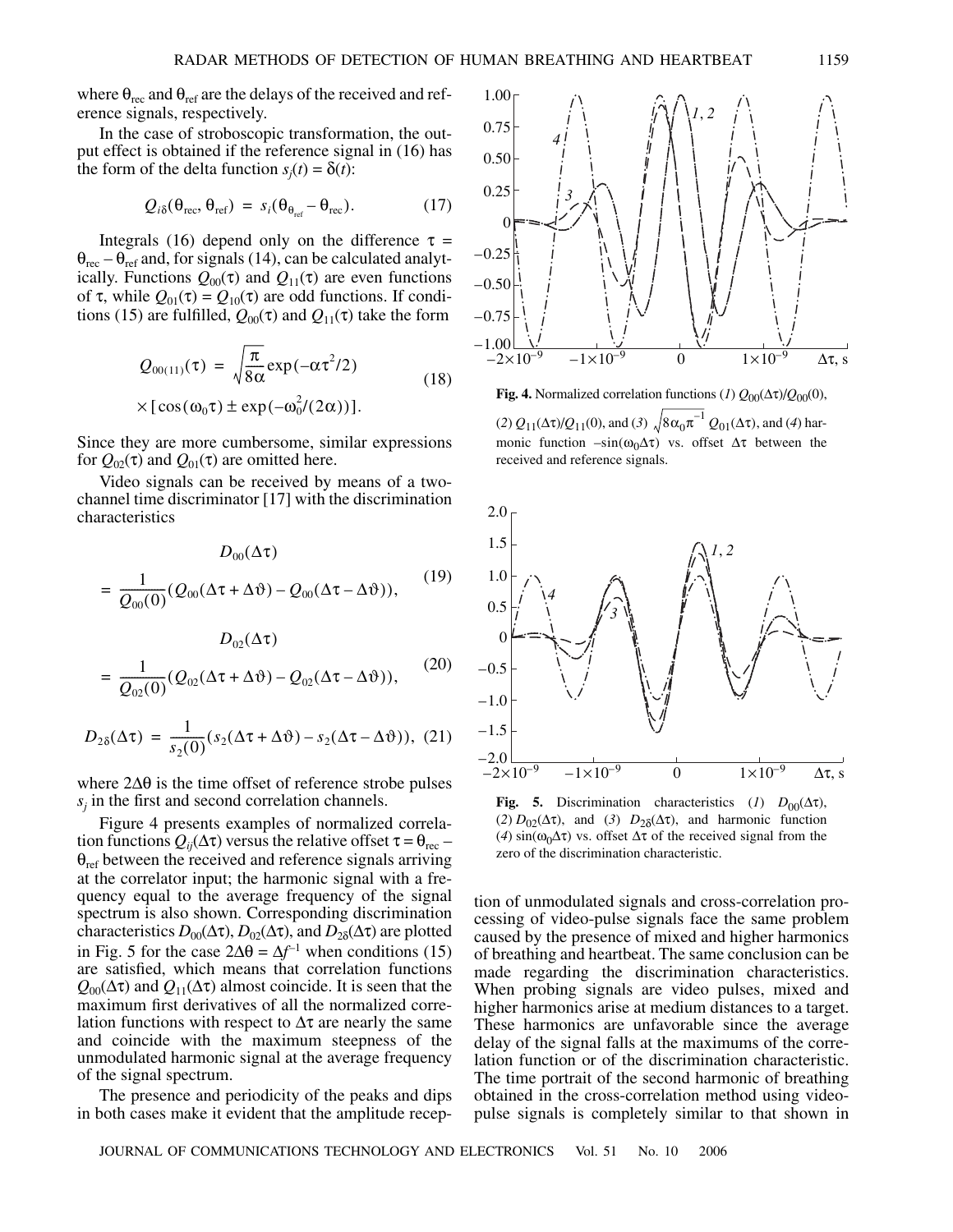

**Fig. 6.** (*1*) Function  $sin(\omega_0 \Delta t)$  and (*2*) a broad discrimination characteristic  $D(\Delta \tau)$  at  $2\Delta \theta = 8\Delta f^{-1}$ .



**Fig. 7.** (*1*) Output realizations of breathing and heartbeat and (2) initial deviations of the delay  $D(\Delta \tau(t))$  at  $\Delta \tau_0$  = 0.25 ns for (a) narrow  $D_{00}(\Delta \tau(t))$  and (b) broad  $D(\Delta \tau(t))$  discriminator apertures.

Fig. 2 for one quadrature of a monochromatic signal. However, in the case of monochromatic signals, the quadrature processing and phase demodulation entirely eliminate nonlinear distortions of a biometric signal, a result that can hardly be achieved with video-pulse signals. The situation can be improved, for example, by using broader strobe pulses and longer delay 2∆θ between them; i.e., by substantially extending the linear section of the discrimination characteristic compared to the case shown in Fig. 5.

Figures 5 and 6 show the outputs of discriminators with broad and narrow discrimination characteristics, *D*( $\Delta$ τ) and *D*<sub>00</sub>( $\Delta$ τ), respectively. The increments in the delay due to breathing and heartbeat have been calculated using formulas (2) and (5). Average-centered output realizations of breathing and heartbeat calculated at a nonzero offset of the delay  $\Delta\tau_0 = 0.25$  ns from the zero point in a narrow- and wide-aperture discriminators are given in Figs. 7a and 7b, respectively (dotted curves). The solid line shows the initial phase fluctuations, which are proportional to the delay fluctuations.

Comparison of realizations in Fig. 7 suggests that, in a video-pulse sensor with a narrow-aperture discriminator, even small permanent offsets of the delay (distance) from the zero point of the discrimination characteristic may give rise to the second harmonic of breathing and heartbeat, as occurred in a monochromatic sensor with amplitude processing. To eliminate this drawback in a video-pulse sensor directly measuring the delay, the linear section of the discriminator aperture should be at least several times longer.

Along with the methods considered above, there are alternative techniques of demodulation and extraction of undistorted biometric signals. These techniques could also be used in [7, 12], but they were not specially mentioned there. These may be methods where received video pulses are represented as a sequence of pulses with pulse-position modulation (PPM) [19]. In such a sequence, the position (or delay) of received video pulses is modulated by the useful biometric information that can be extracted from the pulse sequence by applying a low-frequency filter or a bandpass filter [19] with its band encompassing the spectrum of breathing and heartbeat frequencies. In order to increase the useful component, which is only small in the case of PPM, we can recommend transforming a PPM signal into a signal with pulse-width modulation (PWM) with the following low-frequency filtering [19]. Analytical calculation of PPM and PWM spectra is a difficult mathematical problem even for harmonic modulation in view of the time variability of the pulse sequence in both cases [19]. Furthermore, demodulation of biometrical information has to be performed for extremely low modulation indices because of low frequencies of breathing and heartbeat and the small relative deviation of pulses  $\Delta \tau_{\text{max}}/T_{\text{r}} = 2\Delta_{\text{br}}/(\text{c}T_{\text{r}})$ , which amounts to 6 ×  $10^{-5}$  for  $\Delta_{\rm br} = 1$  cm and a typical repetition period of  $T_r = 1 \,\mu$ s. Under these conditions, demodulation of both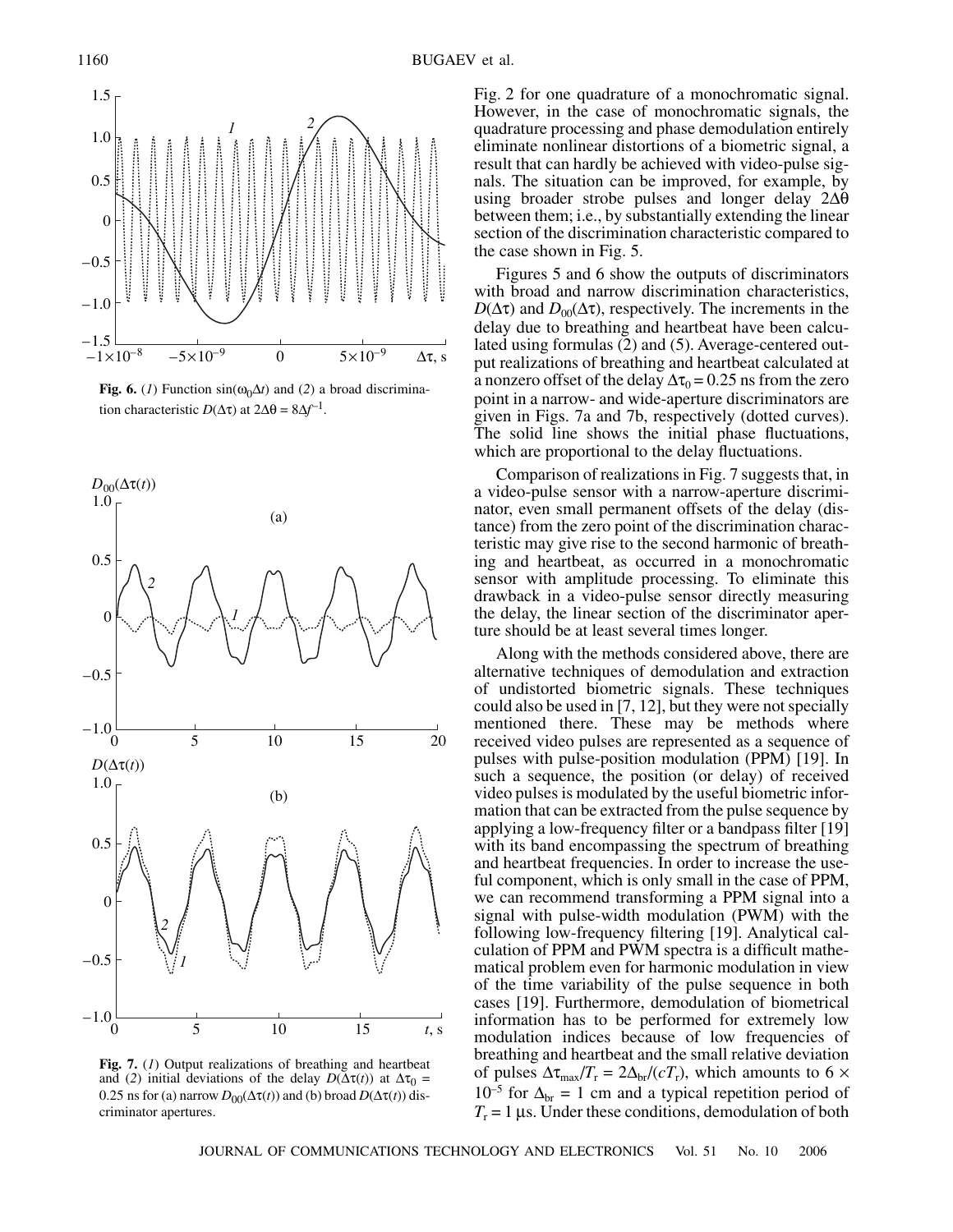For a pulse sequence with a random repetition period, these demodulation methods have not been studied yet. It is clear, however, that demodulation of such a pulse series may lead to additional noise. The possibility of cancelling this noise is offered by crosscorrelation processing or by applying time discriminators. Indeed, additional demodulation noise is diminished if the values obtained at the cross correlator or discriminator output are related to equidistant time instants closest to random moments of pulse radiation. Calculation of the spectral density of noise produced upon demodulating a signal sequence with a random repetition period is an independent problem that goes beyond the scope of this study.

One more demodulation method for video signals can be proposed based on range monitoring [17]. This method is especially advantageous for narrow-aperture time discriminators and is similar to phase measurements performed by the tracer ring of an automatic frequency control system in monochromatic-signal radar sensors.

# 3. EXTRACTION OF BIOMETRIC SIGNALS FROM INTERFERENCE REFLECTIONS IN A RADAR SENSOR

# WITH STEPWISE FREQUENCY MODULATION

Mathematically, a probing signal with stepwise frequency modulation (SFM) is a sum of  $M + 1$  partial frequency components with frequencies  $\omega_m$  (*m* = 0, 1, 2, …, *M*) that do not overlap in time and comprise a burst of  $M + 1$  pulses with the off-duty factor close to unity [20]. The bursts follow one another with repetition period  $T_r$ . A burst of SFM signals radiated during the *k*th repetition period can be written as

$$
\dot{s}_{Tk}(t) = \sum_{m=0}^{M} a_0(t - kT_r - mT_{\omega}) \exp[j\omega_m(t - kT_r)]. (22)
$$

Here,  $T<sub>r</sub>$  is the repetition period of bursts comprised of  $M + 1$  frequency components and  $T_{\omega}$  is the frequency step, the same for all the bursts. One-component pulse has a rectangular envelope,

$$
a_0(t) = \text{rect}\left(\frac{t}{T_{\omega} - \tau_{\text{max}}}\right),\tag{23}
$$

with a duration  $\tau_{\omega} = T_{\omega} - \tau_{\text{max}}$ , where  $\tau_{\text{max}} = 2r_{\text{max}}/c$  is the time delay corresponding to the maximum reliable range of the radar sensor. Such a choice of the component pulse duration ensures nonoverlapping component pulses with different frequencies for the reference and received signals within the operation range. Usually, the frequency components are equidistant with a step of

$$
\omega_m = \omega_0 + m\Delta\omega, \quad m = 0, 1, 2, ..., M. \tag{24}
$$

In a matched processing system, the reference signal in the *k*th period represents a copy of probing pulse (22) but is shifted by a certain expectable delay  $\tau_{ref}$ :

$$
\dot{s}_{\text{refk}}(t) = \sum_{m=0}^{M} a_1(t - kT_r - mT_\omega) \tag{25}
$$

$$
\times \exp[j\omega_m(t - kT_r - \tau_{ref})]
$$
, where  $a_1(t) = \text{rect}\left(\frac{t}{T_{\omega}}\right)$ .

Let us generalize model (5) of fluctuations of the delay and phase of a radar signal reflected from a live object. Assume that live and local objects form a system of totally  $(N + 1)$  objects with unified numeration characterized by number  $n, 0 \le n \le N$ . Then, the delay and phase of a reflected signal appear, respectively, as

$$
\tau_{\text{rec}}^{(n)}(t) = \tau_0^{(n)} + \Delta \tau_{\text{rec}}^{(n)}(t)
$$
  
= 
$$
\frac{2}{c} \Big[ r_{0n} + \Delta_{\text{brn}} \sin \Big( \frac{2\pi t}{T_{\text{brn}}} + \varphi_{\text{brn}} \Big) + \Delta_{\text{hbn}} \sin \Big( \frac{2\pi t}{T_{\text{hbn}}} + \varphi_{\text{hbn}} \Big) \Big],
$$
 (26)

$$
\varphi_{\text{rec}}^{(n)}(t) = -\varphi_{0m}^{(n)} - \Delta \varphi_{m}^{(n)}(t)
$$
  
= 
$$
-\frac{2\omega_{m}r_{0n}}{c} - \omega_{m}\Delta \tau_{\text{rec}}^{(n)}(t).
$$
 (27)

Here, *c* is the velocity of electromagnetic waves;  $\Delta_{\text{brn}}$ ,  $\Delta_{\text{hbn}}$ ,  $T_{\text{brn}}$ ,  $T_{\text{hbn}}$ , φ<sub>brn</sub>, and φ<sub>hbn</sub> are the amplitudes, periods, and phases of the breathing and heartbeat signals; and *s* > 1 is an integer parameter of approximation of heartbeat pulses. For quiescent local objects, we put  $\Delta_{\text{brn}} = \Delta_{\text{hbn}} = 0$ . In this model, the breathing-induced vibrations of the body surface are also modeled by a sine function and vibrations produced by heartbeat have a pulselike shape as a result of raising the sine to an even degree of 2*s*.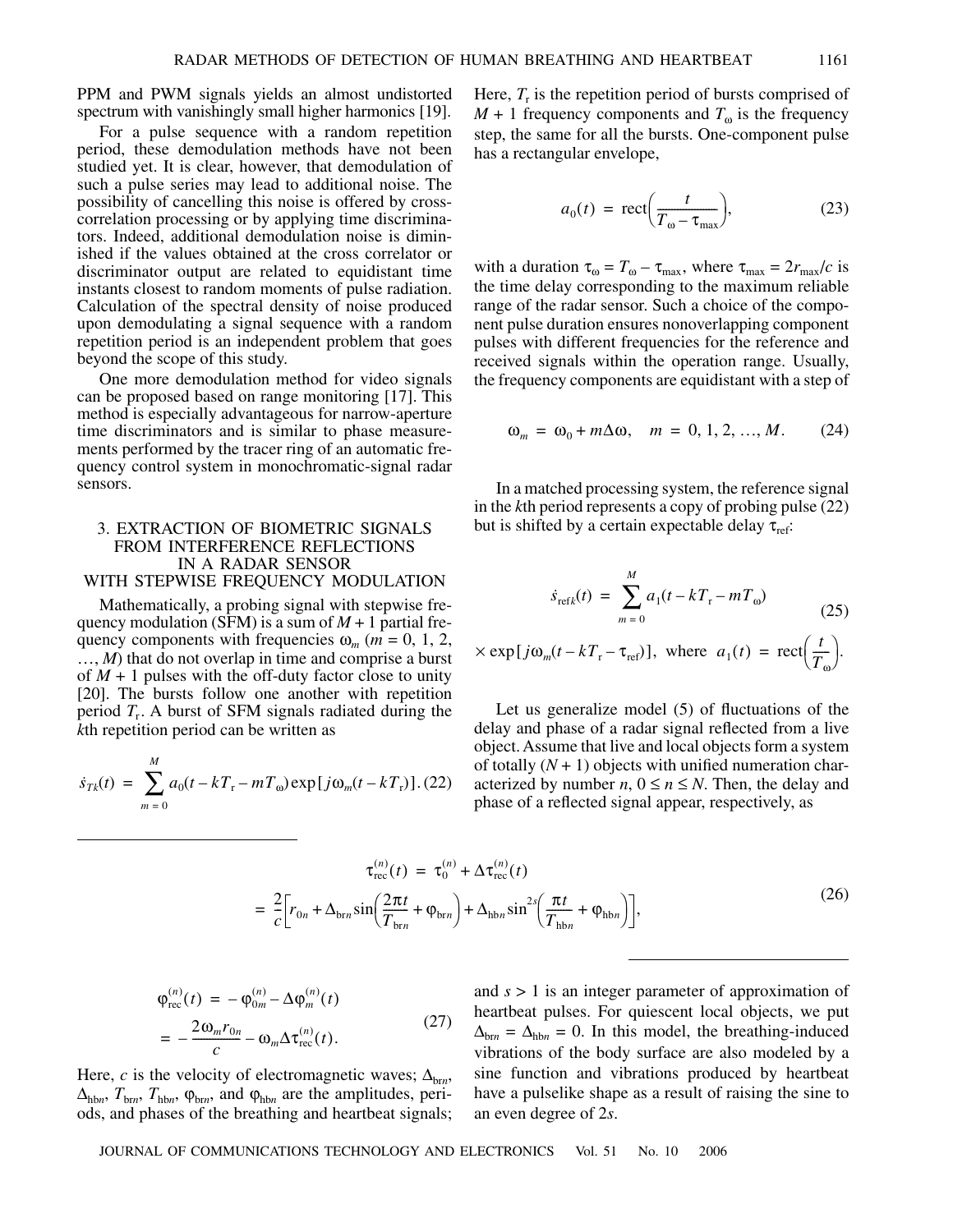

**Fig. 8.** Range profiles determined from formula (31) for six objects (0–5) at the *k*th probing period for (a) unweighted and (b) Hamming-weighted frequency components.

Taking into account (26), a signal received after reflection from  $N + 1$  objects in the *k*th probing period can be expressed in the form

$$
\dot{s}_{\text{rec}}(t)
$$
\n
$$
= \sum_{m=0}^{M} \sum_{n=0}^{N} q_m^{(n)} a_0 (t - \tau_{\text{rec}}^{(n)}(t - \tau_0^{(n)}/2) - kT_r - mT_{\omega}) \quad (28)
$$
\n
$$
\times \exp[j\omega_m(t - kT_r - \tau_{\text{rec}}^{(n)}(t - \tau_0^{(n)}/2))],
$$

where factor  $q_m^{(n)}$  appears due to reflection and propagation of waves of the *m*th frequency for the *n*th object.

To construct the processing algorithm for an SFM signal, we first find the correlation integral in the *k*th repetition period. In the absence of overlapping between the received and reference component pulses with different frequencies and in view of an insignifi-

cant variation in the function  $\tau_{\text{rec}}^{(n)}(t)$  over interval  $T_{\omega}$ , the correlation integral can be written as

$$
Q_k(\tau_{\text{ref}}) = \int_{kT_r}^{(k+1)T_r} \dot{s}_{\text{rect}}(t) \dot{s}_{\text{ref}k}^*(t) dt
$$
  
\n
$$
\approx (T_{\omega} - \tau_{\text{max}}) \sum_{m=0}^{M} \dot{V}_{m,k} \exp(j\omega_m \tau_{\text{ref}}),
$$
\n(29)

where

$$
\dot{V}_{m,k} = \dot{A}_m(kT_r + mT_\omega + 0.5(T_\omega - \tau_{\text{max}})),
$$
\n
$$
\dot{A}_m(t) = \sum_{n=0}^{N} q_m^{(n)} \exp\{-j\omega_m \tau_{\text{rec}}^{(n)}(t + \tau_0^{(n)}/2)\},
$$
\n(30)

and  $\tau_{\text{rec}}^{(n)}(t)$  and  $\tau_{0}^{(n)}$  are defined in (26).

Using (24) and the equality  $\omega_m = 2\pi f_m = 2\pi m\Delta f +$  $2\pi f_0$  and replacing continuous delay  $\tau_{ref}$  by discrete variable  $p$  ( $p = 0, ..., M$ ) according to the formula  $\tau_{ref} \approx$  $p[(M + 1)\Delta f]^{-1}$ , we reduce (29) to the form of a discrete Fourier transform [16]:

$$
\dot{Q}_{k}(p) = (T_{\omega} - \tau_{\max}) \exp\left(j\frac{2\pi f_0 p}{(M+1)\Delta f}\right)
$$
\n
$$
\times \sum_{m=0}^{M} \dot{V}_{m,k} \exp\left(j\frac{2\pi}{(M+1)}(mp)\right),
$$
\n(31)

which can be computed using the standard fast Fourier transform (FFT) procedure.

The spectral components of breathing and heartbeat can be revealed by further processing of data obtained in scans  $k = 0, ..., K$  over a long observation interval *KT*r. This processing can be performed by applying the FFT to  $\dot{Q}_k(p)$  in terms of discrete variable *k* for each particular distance cell *p*:

$$
\dot{S}(p,q) = \sum_{k=0}^{K} \dot{Q}_k(p) \exp\left(j\frac{2\pi}{(K+1)}qk\right)
$$
  
= 
$$
FFT_k\{\dot{Q}_k(p)\}.
$$
 (32)

As a result, we obtain a 2D delay–frequency matrix

 $(S_{p, q} = | \dot{S}(p, q)|)$  in the plane of distance cell number *p* and spectral component number *q*. In this matrix, the responses from fixed local objects located at different distance cells are found at zero and close to zero components at  $q = 0, 1$ . In contrast, responses of live objects contain components at  $q \geq 2$ , which correspond to the breathing and heartbeat frequencies and their harmonics.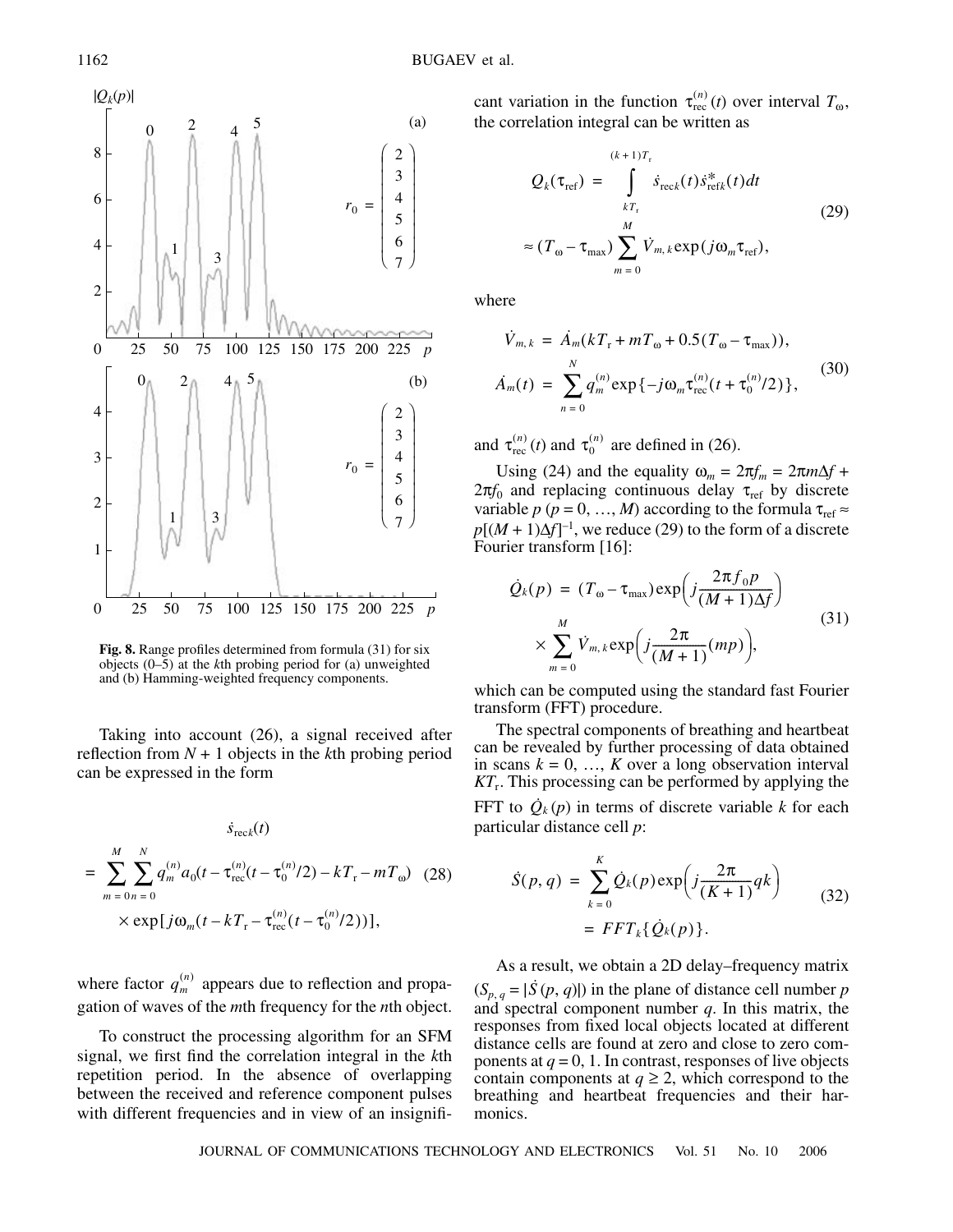

**Fig. 9.** Topographic frequency–range diagrams  $|\dot{S}(p, q)|$  for the considered system of objects (a) without rejection and (b) with frequency rejection of local objects; *q* is the frequency sample and *p* is the distance cell.

By way of example, consider the results of calculation based on model (29)–(32) for detection of breathing and heartbeat in a radar sensor with the following parameters: the initial frequency of SFM signal  $f_0 =$ 2.0 GHz, the bandwidth  $\Delta F = 300$  MHz (for the range resolution  $\delta r = 0.5$  m), the number of frequency steps  $M + 1 = 32$ , the frequency step  $T_{\omega} = 312.5 \,\mu s$ , the burst repetition period  $T_r = 25$  ms, the number of bursts  $K +$  $1 = 1024$ , and the total observation period  $KT_r = 25.6$  s. Totally, six objects  $(N + 1 = 6)$  with the unified numeration  $n = 0, 1, \ldots, 5$  are spaced from the radar at the respective distances  $r_{0n} = 2, 3, 4, 5, 6,$  and 7 m. The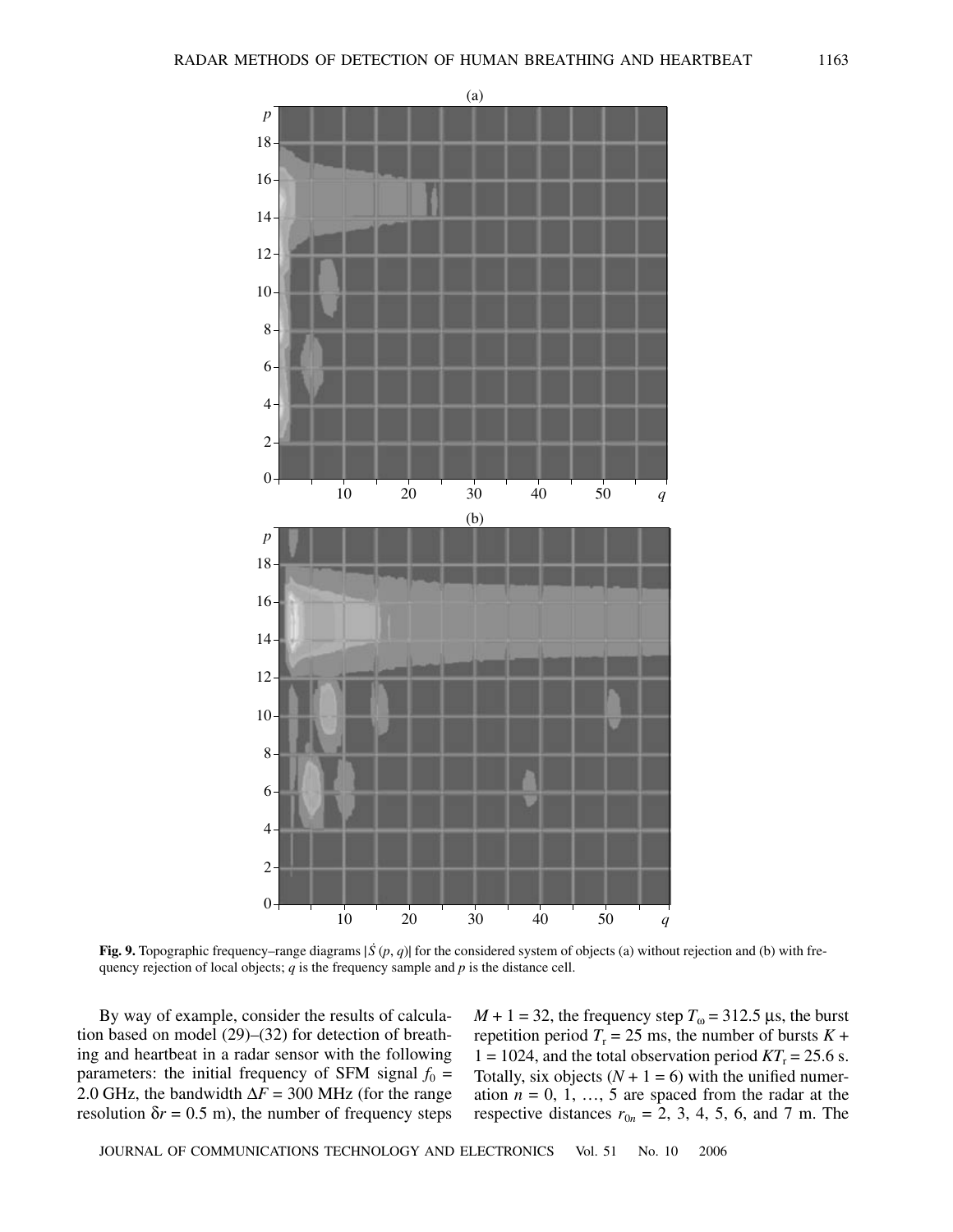

**Fig. 10.** Breathing and heartbeat realizations in the (*1*) sixth and (*2*) tenth distance cells for the case of (*3*) a stepwise transition of the sixth object from the 14th to 15th cell.

objects with  $n = 0, 2$ , and 4 located at the distances 2, 4, and 5 m from the radar are fixed local objects with a radar cross section (RCS) of  $10 \text{ m}^2$ . The object with the number  $n = 5$  located at a distance of 7 m has the same RCS and simulates an instant transition from its own distance cell into the next cell in the direction away from the radar. Objects  $n = 1$  and 3 simulate two live objects for the case when the skin pattern of the area equal to  $RCS = 1$  m<sup>2</sup> moves and the breathing and heartbeat frequencies are as follows:  $F_{\text{br1}} = T_{\text{br1}}^{-1} = 0.2 \text{ Hz}$ ,  $F_{\text{br3}} = T_{\text{br3}}^{-1} = 0.3 \text{ Hz}, F_{\text{hb1}} = T_{\text{hb1}}^{-1} = 1.5 \text{ Hz}, \text{ and } F_{\text{hb3}} =$ = 2.0 Hz. The displacement amplitudes are  $\Delta_{\text{br1}}$  =  $\Delta_{\text{br3}} = 0.5 \text{ cm}$  and  $\Delta_{\text{hb1}} = \Delta_{\text{hb3}} = 0.5 \text{ mm}$ , respectively.  $T_{\mathrm{hb}3}^{-1}$ 

Figure 8 shows the range profiles at a certain time moment that are determined as the absolute value of the correlation integral calculated on the basis of formula (31) for a sequence of 32 frequency samples completed with zero values up to 256 samples for the sake of smoothing the profiles. The procedure has been carried out for both unweighted frequency components (Fig. 8a) and the components weighted using an ordinary Hamming window [16] (Fig. 8b). Numerals are the numbers of the objects, while the components of the vector represent the distances to the objects measured in meters.

Figure 9 presents the result of modeling in the form of topographic diagrams plotted for the absolute values of the delay–frequency matrix elements,  $S_{p,q} = |\dot{S}(p,q)|$ . The data obtained at different frequencies are weighted by the Hamming method. Figure 9a corresponds to the calculation without frequency rejection of the local objects; and Fig. 9b, to the case when the simplest type of frequency rejection is applied: after applying the FFT, the zeroth and first frequency samples (where the responses of the local objects are concentrated) are set equal to zero in all the distance cells. The spectrum corresponding to a stepwise change in the phase of the most distant object with  $n = 5$  that jumps between two neighboring distance cells is not completely rejected in view of its broadness.

However, range selection still works for this object and the object's signals do not suppress the spectral components of breathing and heartbeat of the live objects with the numbers  $n = 1$  and 3 at the distances 3 and 5 m. It is seen that suppression of the signals reflected from local objects improves detection of heartbeat components near frequency samples with numbers of  $q = 38$  and 52. The maxima observed in the vicinity of the samples with  $q = 5$  and 7–8 correspond to the breathing frequencies of the same subjects and grow as a result of rejection. The topographic diagram in Fig. 9b shows the second harmonics of breathing. The mixed and higher harmonics of breathing and heartbeat are not seen in the diagram in view of their low intensity.

Analysis of data in the frequency–range plane allows one to determine the distance cell that contains a particular live object. By "focusing" algorithm (31) at this cell, it is possible to separate the time realization of breathing and heartbeat of the object located in the *p*th cell in accordance with the expression

$$
\Phi(p,k) = \arg \dot{Q}_k(p), \quad k = 0, ..., K. \tag{33}
$$

In order to avoid phase discontinuities that may occur at the points  $\pm \pi$  in (33), it is recommended to use the phase-unwrapping procedure, which, in particular, is described in [21]. Then, the extracted realizations are accurate to a constant component and a constant factor, which are determined by the distance to the object and the method of converting displacements ∆<sub>brn</sub> and ∆<sub>hbn</sub> into phase (33).

Figure 10 presents the reconstructed realizations of heartbeat and breathing of two human objects located in the sixth and tenth distance cells under the conditions of Fig. 9b over a time interval lasting from the 30th to 50th second. The interval is purposely taken symmetric about the time moment  $t_s = 40$  s, at which the object with  $n = 5$  transits into the next cells at 7.5 m. The reconstructed realizations of breathing and heartbeat are almost undistorted and in good agreement with the variations of phase of the reflected signal calculated from (26) for one of the frequency components. It was noticed that the presence of a discontinuity in a cell spaced far away from the live objects leads to an insignificant rise of the desired signal from the nearest live object. The modeling also has shown that, the closer the cells with live objects to a moving noise source, the stronger their mutual influence. In addition, it has been found that, if the average distance to the live object varies within one distance cell, realizations of breathing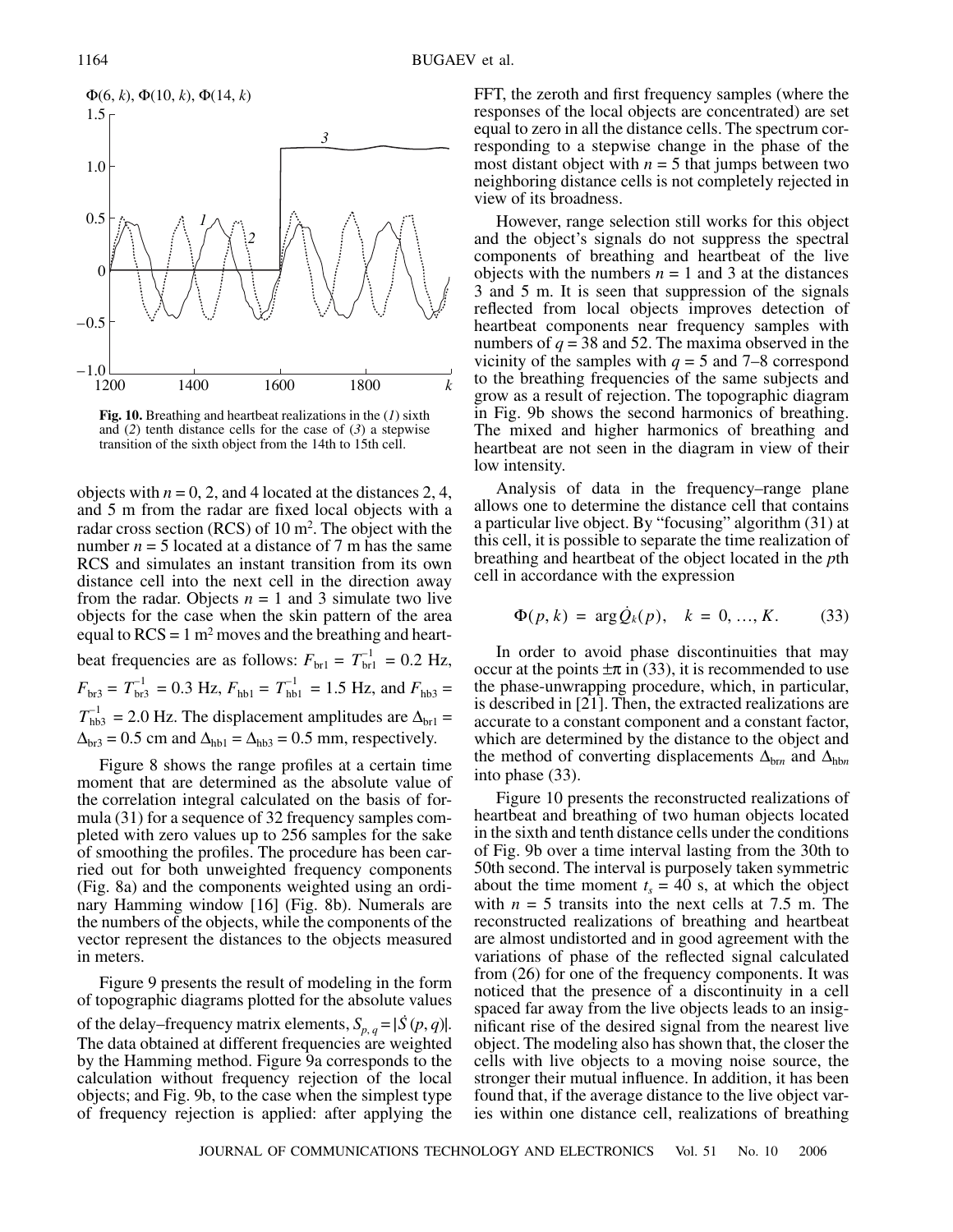

**Fig. 11.** Topographic frequency–range diagrams for the considered system of objects with rejection (a) only in the time domain and (b) in the time domain combined with additional frequency rejection.

and heartbeat are reliably obtained and the intensity of the second harmonic of breathing is only low. At larger variations of the average distance, a neighboring cell that provides for a minimum distortion upon demodulation should be considered.

The presented method of rejection in the frequency domain is applicable for a sufficiently wide dynamic range of the receiver and a large number of digits in the analog-to-digital converter (ADC). In the case of an insufficient dynamic range (usually, in the presence of intense reflections from local objects), it may be helpful to perform a preliminary instrumental analog processing of reflected signals for each of the quadrature components and for each frequency component  $f_m$  [11]. Indeed, let simple analog high-pass filters with time constants  $\tau_f$  be used to eliminate constant components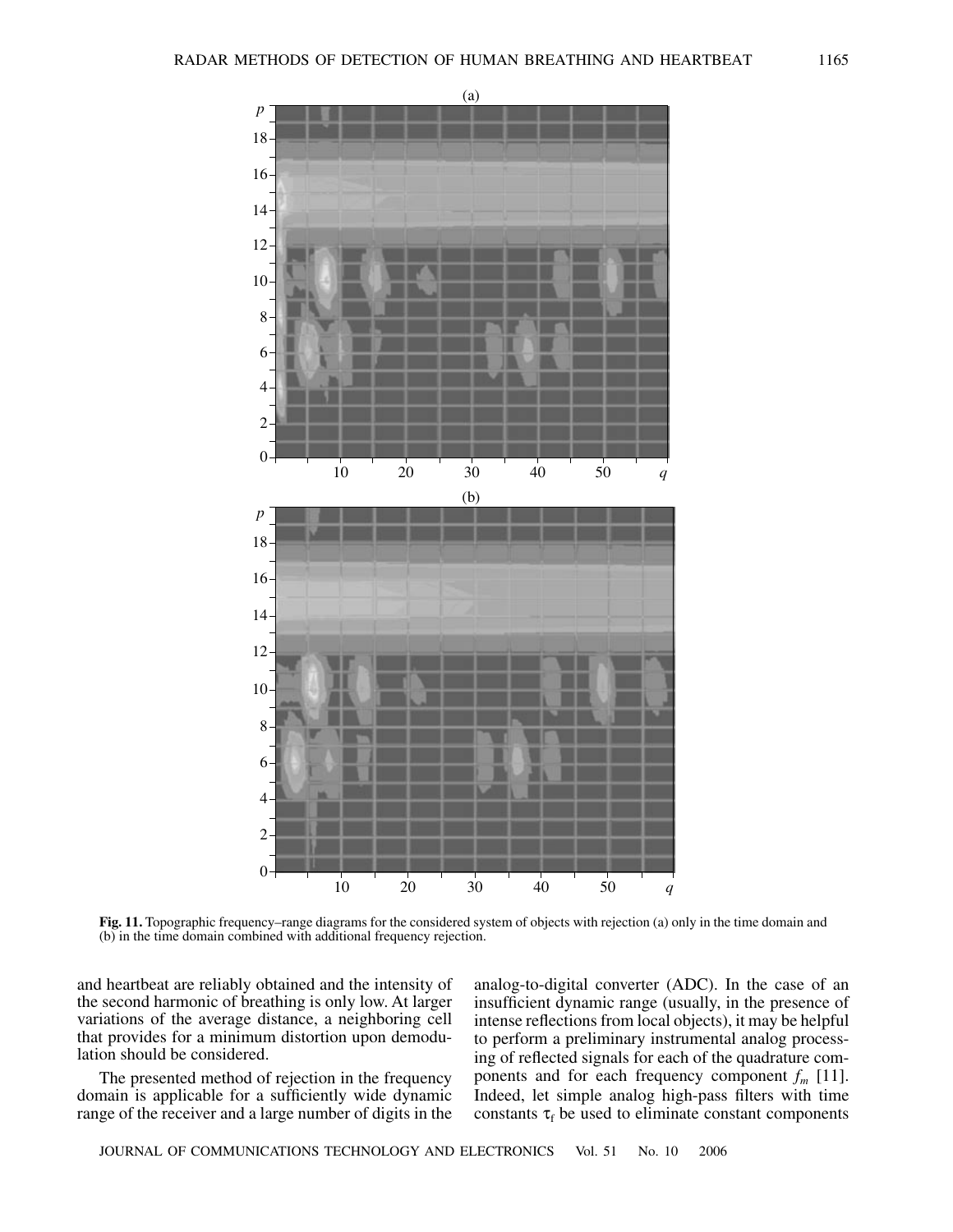

**Fig. 12.** 3D frequency–range diagram corresponding to the conditions of Fig. 11b.

of highly intense signals from local objects. Time constant  $\tau_f$  of the filter characterizes the duration of the transient process during which the processing system is focused to the range and the output signal may be distorted. If value  $\tau_f$  is much smaller than total time of observation  $KT_r$ , these distortions are small. In the simulation, each analog filter was represented by its discrete equivalent. Samples from the filter outputs were processed further with the use of the FFT similarly to (31) and (32).

The topographic and 3D diagrams in Figs. 11 and 12 present the results of modeling with the use of rejection in the time domain. The time constant of the filter was taken equal to  $\tau_f = 0.1$  s. It is seen from Figs. 9b and 11a that, when rejection in the time domain was used, the ratio between the maximum intensities of heartbeat and breathing is appreciably higher compared to the analogous ratio in the simple variant of frequency rejection. This rise in the intensity stems from the particular choice of the time constant of rejection filters and their frequency characteristics, at which the breathing component is partially suppressed and, therefore, the heartbeat components are relatively enhanced. Figure 11b shows the result of successive application of time rejection and frequency rejection. This procedure consists in removing the zeroth and first frequency samples. Note that the application of frequency rejection alone but with the use of a smoother and more thoroughly selected profile of the filter transfer constant provides for reconstruction of breathing and heartbeats similar to that obtained using time rejection at partial frequency components. However, as mentioned above, such an approach usually lacks the dynamic range of a processing system up to the point where a signal enters the FFT unit.

Similar results related to detection of live objects and extraction of heartbeat and breathing realizations were obtained in [20], where we simulated chirp-radar operation. After reflection from targets, the delayed chirp signals were processed by quadrature detectors separating the difference-frequency component, which successively was Fourier-transformed into instant (at a given chirp-signal period) complex range profiles. Then, a set of complex profiles related to a large number of signal periods was processed for each distance cell, i.e., for each difference frequency, over the entire observation time in which a large number of the chirp periods were measured. As before, the processing of profiles included the FFT and yielded a frequency– range matrix similar to that used in the case of SFM signals.

Along with these similarities, there are significant differences in the practical use of chirp and SFM signals for detection of objects making small motions against intense interfering reflections from local objects. The first distinction is that it is often difficult to obtain a chirp signal with a required highly linear frequency modulation, while generation of SFM signals by a synthesizer of coherent frequencies is instrumentally simple. Another and even more important advantage of applying SFM signals is the possibility to realize in a hardware environment a system of effective rejection of intense reflections from local objects, separately at each of the partial frequencies. This possibil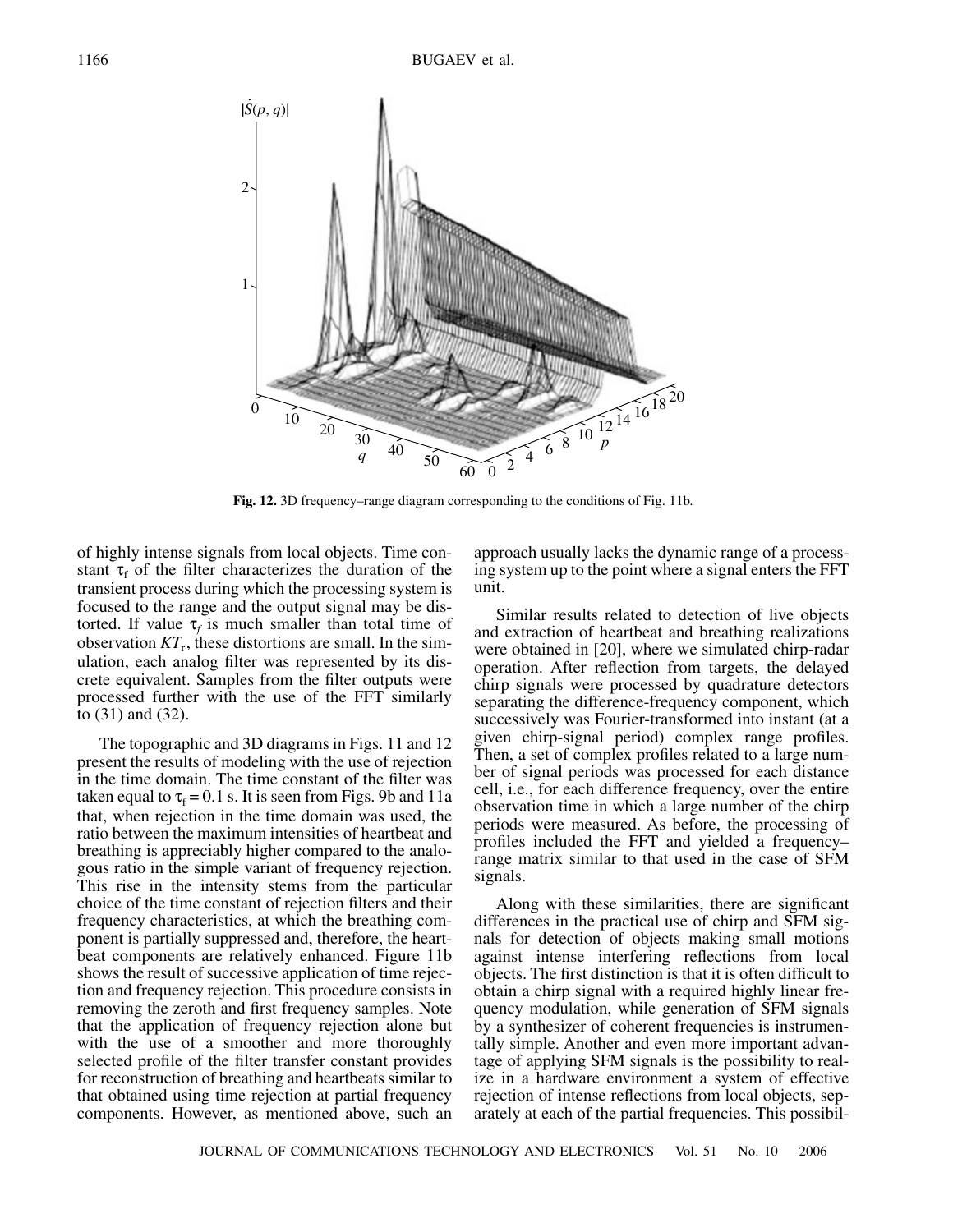ity substantially reduces requirements to the dynamic range of the receiver and to the digital capacity of the ADC compared to the case of using chirp signals.

## **CONCLUSIONS**

Short-range radars intended for detection of people by their breathing and heartbeat may use probing signals of different types. Applicable signals differ mostly in bandwidth. For example, unmodulated monochromatic signals, UWB video pulses, and wideband SFM signals can be employed. The main advantage of wideband and ultrawideband signals over monochromatic signals is that they allow the range separation of targets from exterior interference, such as reflections from local objects and objects making small motions if they are located in distance cells other than those containing a human object.

A significant advantage of continuous wideband SFM signals over UWB video pulses is a higher average power of radiation and, therefore, a longer probing range and higher through-obstacle-penetration power of a radar system for the same level of spatial resolution.

It has been found that, in a monochromatic radar, the time realization and amplitude spectrum of an extracted biometric signal strongly depend on the type of signal processing in the receiver. In the case of coherent quadrature processing, the received signal spectrum does not depend on the distance to a human object and contains the true, multiple, and mixed harmonics of the breathing and heartbeat frequencies as a consequence of natural phase modulation of a signal by the corresponding vibrations of human skin and internal boundaries. The spectral composition of each quadrature component taken separately, as well as the spectral composition of the signal at the output of the amplitude receiver (also containing mixed frequencies), strongly depends on the distance to a human object (the distance phase). It is remarkable that there are some periodically repeating distances (injured zones) at which the spectrum of the quadrature component and the amplitude spectrum of the signal do not contain true biometric frequencies but include only mixed harmonics. For this type of probing signals, undistorted demodulation of a biometric signal should be based on available methods of phase demodulation; a simple example for use at low noise levels is extraction of two quadratures of the complex envelope of a received signal and calculation of the corresponding phase (argument of the complex envelope minus its time- averaged value) at discrete time instants.

Analysis of the applicability of UWB video pulses for detection of live objects also has revealed the presence of injured zones associated with the dependence of the correlation integral on the delay of the received pulse with respect to the reference pulse. Among possible methods to eliminate injured zones are (i) application of a delay tracking system with a desired lag effect or (ii) the use of time discriminators with a wide linear section in the discrimination characteristic. Such characteristic can be achieved when a signal is received by two correlation channels offset in delay and gated by reference pulses of a special waveform that have a duration much longer than that of the received pulses. In view of the high repeatability of the period in a received sequence of video pulses, it is possible to demodulate almost without distortions a pulse series where the pulse position is modulated in terms of its phase or width. To extract useful data, it suffices to subject the pulse series to low-pass or bandpass filtering with limiting frequencies encompassing the frequency band of biometric signals.

Finally, the characteristics of radars with range selection on the basis of SFM signals have been examined. We have modeled signal-processing algorithms that allow for phase modulation of frequency components by displacements of the human-body surface as a result of breathing and heartbeat. The results of modeling confirm that the spectral components of breathing and heartbeat can be separated from reflections coming from quiescent and slowly moving local objects by means of range gating and 2D fast-Fourier transformation. Two variants of the target selection from the background of reflections are analyzed: (i) selection in the frequency domain by means of a rejecting filter with a rectangular frequency characteristic and (ii) selection in the time domain by applying analog or digital highpass filters to each frequency channel for every quadrature component. If the time constant of the filter is small, this method provides an additional useful effect: attenuation of breathing components and relative amplification of heartbeat components. The final result of processing a signal reflected from live objects in radars with SFM signals and range gating is extraction of breathing and heartbeat signals in the distance cell containing a live object. The undistorted output signal is the argument (phase) of the complex correlation integral being a function of discrete time, or the probing period, in the distance cell where a live object has been detected.

#### ACKNOWLEDGMENTS

This work was supported by the Ministry of Education and Science of the Russian Federation, program RNP.2.1.2.1655, and the Russian Foundation for Basic Research, project no. 04-02-08035.

#### REFERENCES

- 1. E. F. Greneker, Proc. SPIE: Radar Sensor Technology II **3066**, 22 (1997).
- 2. E. F. Greneker, in *IEE Conf. RADAR-97, Edinburgh, UK, Oct. 14–16, 1997* (IEE, London, 1997), Vol. 449, p. 150.